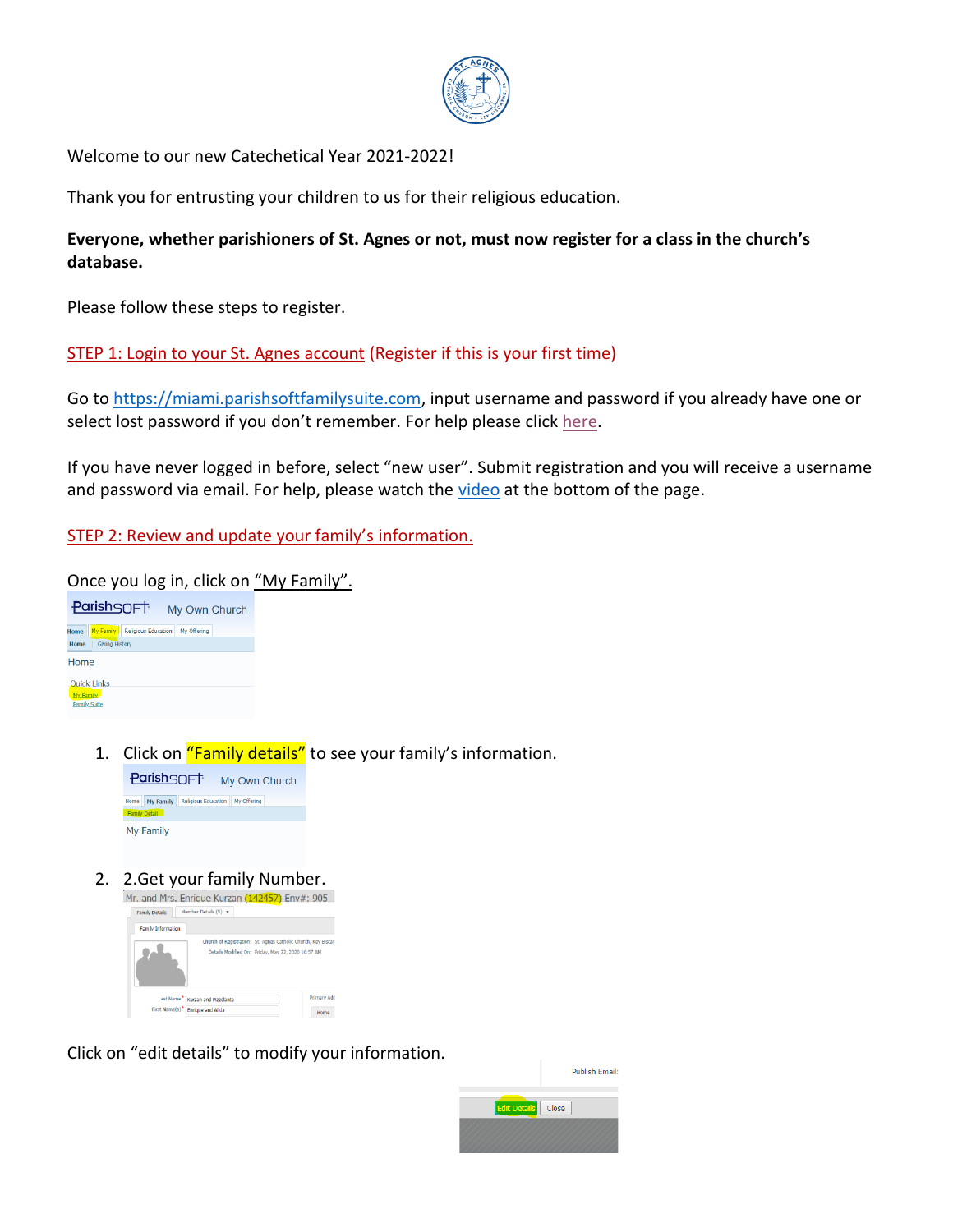



(NOTE: If you are using a mobile device you will need to select **"Full site"**, at the bottom of the screen to see be able to see the screen as in the computer and find the "edit details")

For help please click [here.](http://www.stakb.org/church/CatholicChurch.php?op=Login)

# **Review and update your family details as well as the member details.**

Ensure each Family Member has their own tab or add them if necessary. -Primary Family Email should be where you want to receive communication from us, -Phone Numbers -Address -Date of Birth -Add a picture

### STEP 3: Register for Religious Education Class

To register for a class, Select the "Religious Education" tab Click on "Online Registration" Select enrollment term to 2020-2021 Add each student & save student **Submit Registration** (Your application will not go through until you submit the complete application).

|                                                                                                                                                                                      | HELP - CONTACT - HOME - SIGN OUT                                                   |                                                                                                                                                                                  |
|--------------------------------------------------------------------------------------------------------------------------------------------------------------------------------------|------------------------------------------------------------------------------------|----------------------------------------------------------------------------------------------------------------------------------------------------------------------------------|
| <b>ParishSOFT</b><br>My Own Church                                                                                                                                                   | St. Agnes Catholic Church, Key Biscayne<br>stewardship (Marcela Erana Stewardship) |                                                                                                                                                                                  |
| <b>Religious Education</b><br>My Offering<br>My Family<br>Home                                                                                                                       |                                                                                    |                                                                                                                                                                                  |
| <b>Online Registration</b>                                                                                                                                                           |                                                                                    |                                                                                                                                                                                  |
| <b>Online Registration</b>                                                                                                                                                           |                                                                                    | Student                                                                                                                                                                          |
|                                                                                                                                                                                      |                                                                                    | <b>Student Information</b>                                                                                                                                                       |
| <b>Step 1: Review Current Family Details</b>                                                                                                                                         |                                                                                    | $\checkmark$<br>Student <sup>*</sup> :                                                                                                                                           |
| Last Name: Stewardship<br>First Name(s): Marcela Erana                                                                                                                               |                                                                                    | $\sim$<br>Grade*:<br>Special Learning Needs:                                                                                                                                     |
| Primary Phone:<br>3059050413<br>Emergency Phone:<br>3059050413<br>Family Email Address: stewardship@stakb.org<br>Primary Address:<br>100 Harbor Dr.,<br>Key Biscayne, FL, USA, 33149 |                                                                                    | Health or Medical Needs (include any allergies):                                                                                                                                 |
| Œ<br>Information Correct? Make sure your information is current: Update Family Record                                                                                                |                                                                                    | <b>Class Preferences</b>                                                                                                                                                         |
| Step 2: Select Enrollment Term<br>2020-2021<br>$\sim$<br>Dates: 08/01/2020 - 07/31/2021<br>Term <sup>*</sup> :                                                                       |                                                                                    | How Do Class Preferences Work? Select class preferences using the<br>dropdowns below. We do our best to accomodate requests, but unfortunately we<br>cannot guarantee placement. |
| Step 3: Add Students                                                                                                                                                                 | Total Students (0)                                                                 | 1st Choice*:<br>$\checkmark$                                                                                                                                                     |
| + Add Student                                                                                                                                                                        |                                                                                    | 2nd Choice:                                                                                                                                                                      |
|                                                                                                                                                                                      |                                                                                    | 3rd Choice:                                                                                                                                                                      |
| <b>Submit Registration</b><br>vose.noitevtzion@anilnOvacitetublyMhadm                                                                                                                |                                                                                    | Cancel<br><b>Save Student</b>                                                                                                                                                    |